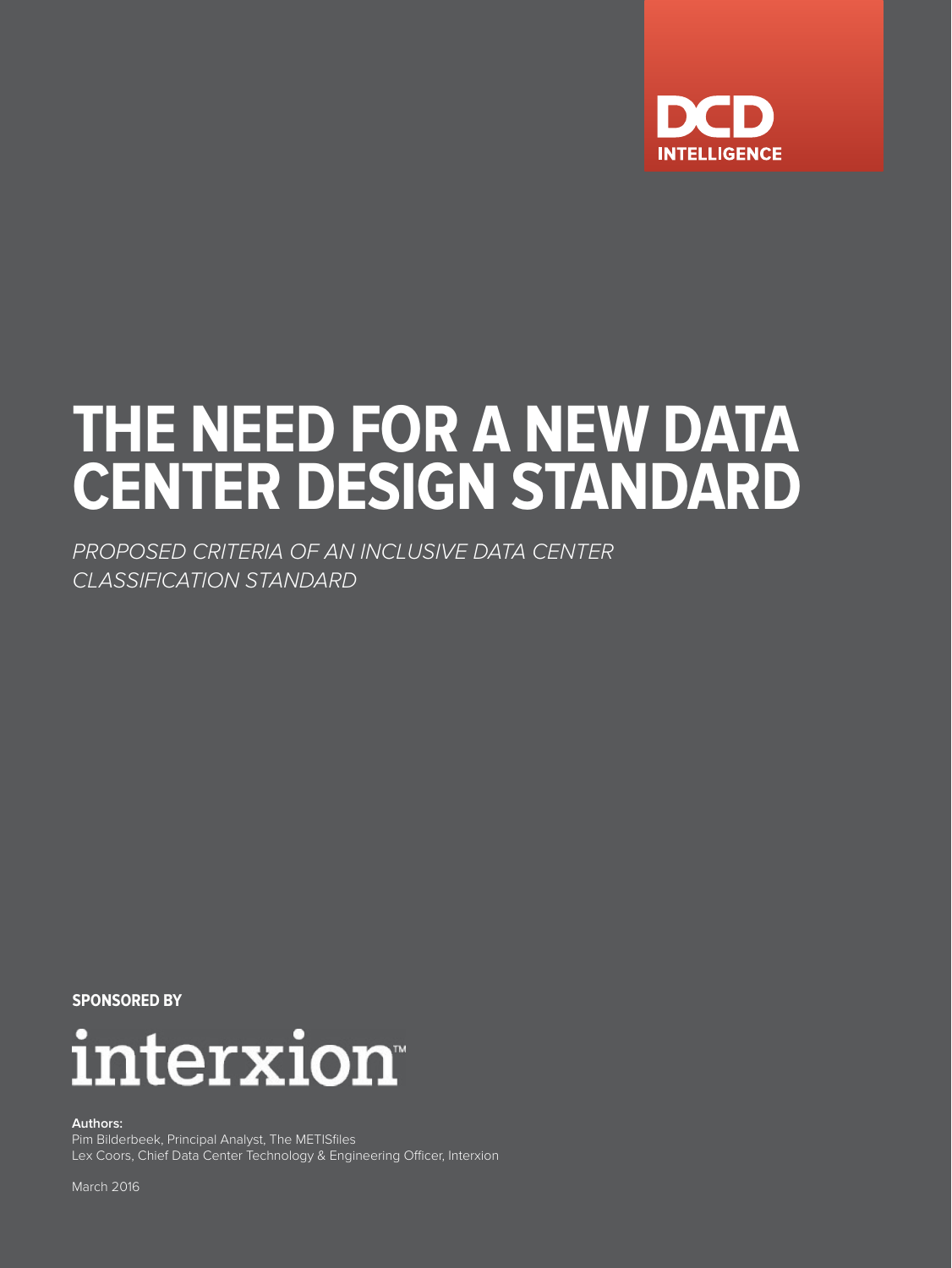## **THE NEED FOR A NEW DATA CENTER DESIGN STANDARD**

*PROPOSED CRITERIA OF AN INCLUSIVE DATA CENTER CLASSIFICATION STANDARD*

### *SCOPE*

Following the [technical briefing paper](http://www.interxion.com/Read/do-industry-standards-hold-back-innovation/)<sup>1</sup> on data center innovation, this briefing aims to start a discussion among data center operators about the need to review current data center classification standards.

The design standards most frequently used to classify data centers are not directly promoting innovation, sustainable energy use and energy efficiency. These standards include BICSI, ANSI/TIA 942 and UI, which are used to categorize data centers by class (e.g. BICSI 0-3 and UI Tier I to IV).

Because of the fixed availability classes and prescribed redundancy measures of these existing standards, a growing number of data centers in operation or in the construction process cannot be classified.

For example, innovative data center designs based on sustainable energy sources (as opposed to diesel generators and UPSs) or networked data center topologies cannot be properly classified. This is not because these designs cannot deliver a similar or higher availability. Instead it is because they do not fit the prescribed classes.

### *"MAINTAINING AN INFLEXIBLE CLASSIFICATION SYSTEM MAY UNINTENTIONALLY CONTRIBUTE TO THE GROWTH OF FOSSIL FUEL CONSUMPTION"*

*Lex Coors, Interxion*

As a result, efficiency across all data center components is sometimes willingly sacrificed because industry standards must be followed for compliance reasons, potentially resulting in higher data center operating costs and energy usage.

This briefing argues that, alongside the existing "fixed harness" availability standards, the data center industry needs a more inclusive classification standard that will account for visionary designs that leverage resilience, sustainability and efficiency.

## TECHNICAL BRIEF SERIES

**›** This is the second in a series of four technical briefing papers produced by DCD Intelligence in collaboration with Interxion and The METISfiles.

http://www.interxion.com/Read/do-industry-standards-hold-back-innovation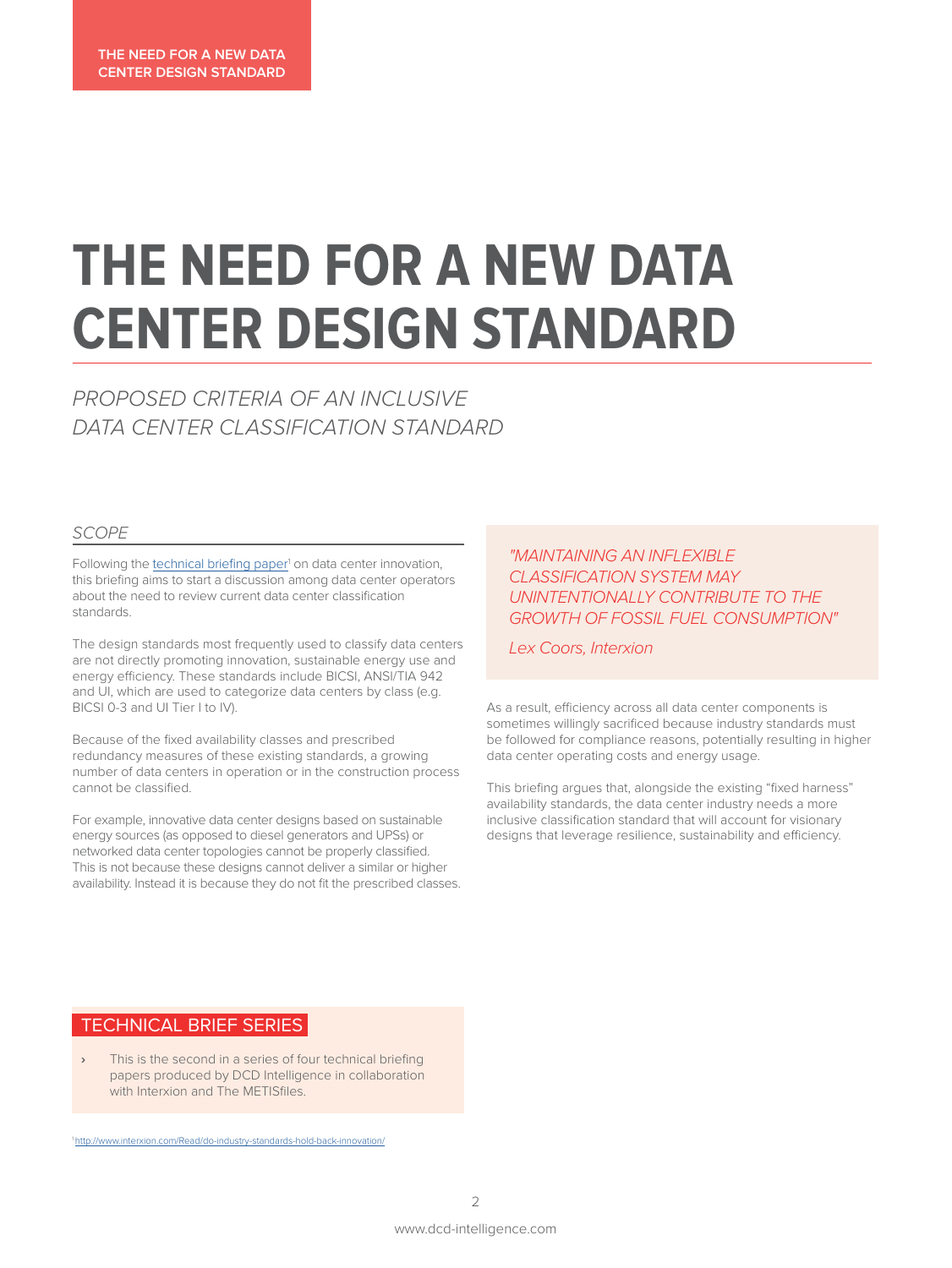#### *THE NEED FOR A REVIEW OF DATA CENTER DESIGN STANDARDS*

Data center design, build and operational standards were pioneered by organisations such as the UI, TIA and BICSI approximately twenty years ago. The simplicity and clarity of these standards have made them the data center industry's design reference points.

Each of these standards are built on 4 progressive classes, only covering traditional designs based on redundant diesel generators and UPSs. Ranked for performance and uptime, each class listed below incorporates the requirements of the previous class:

- **› Basic non redundant:** capacity requirements for a dedicated data center site
- **› Basic redundant:** capacity components that increase data center availability
- **› Concurrent maintainable:** increased level of redundancy which enables the data center subsystems to continue operating while parts of the power and cooling equipment are being replaced or maintained
- **Fault-tolerant:** data center with fully redundant subsystems

These standards limit data center design innovation, which is key to their industry sustainability, by virtue of their fixed harness per design setup.

In addition, an increasing number of data centers in operation or under construction today cannot be classified using the traditional standards. Three frequently-used types of unclassified designs are:

- 1. Designs exclusively using alternative energy sources such as grid, solar, wind, fuel cell and tidal
- 2. Designs based on multiple, networked data centers
- 3. Data center designs implementing availability features beyond their classification, but not fulfilling all requirements to be classified in the next class

Figure 1 contains examples of innovative data center designs that do not rely on diesel generators for their primary or secondary power source.

**Figure 1:** Data Centers That Run Exclusively On Green Energy

Data center connected to the European international grid as primary power source, situated close to a 110KV station. This international grid has been 100% available over the past six decades.

Data center with on-site solar or wind generator and grid or fuel cell back-up

Two remote data centres running one application, one data center running on solar and wind and one data center running on the electrical grid

Data center without diesel generators with single and double power feeds

Data center with fuel cells as the primary source and grid as backup

Source: Interxion

In summary, the simplicity that led to the acceptance of global classification standards now slows progress to a degree; it does not reflect the current data center industry drive for innovation and sustainability.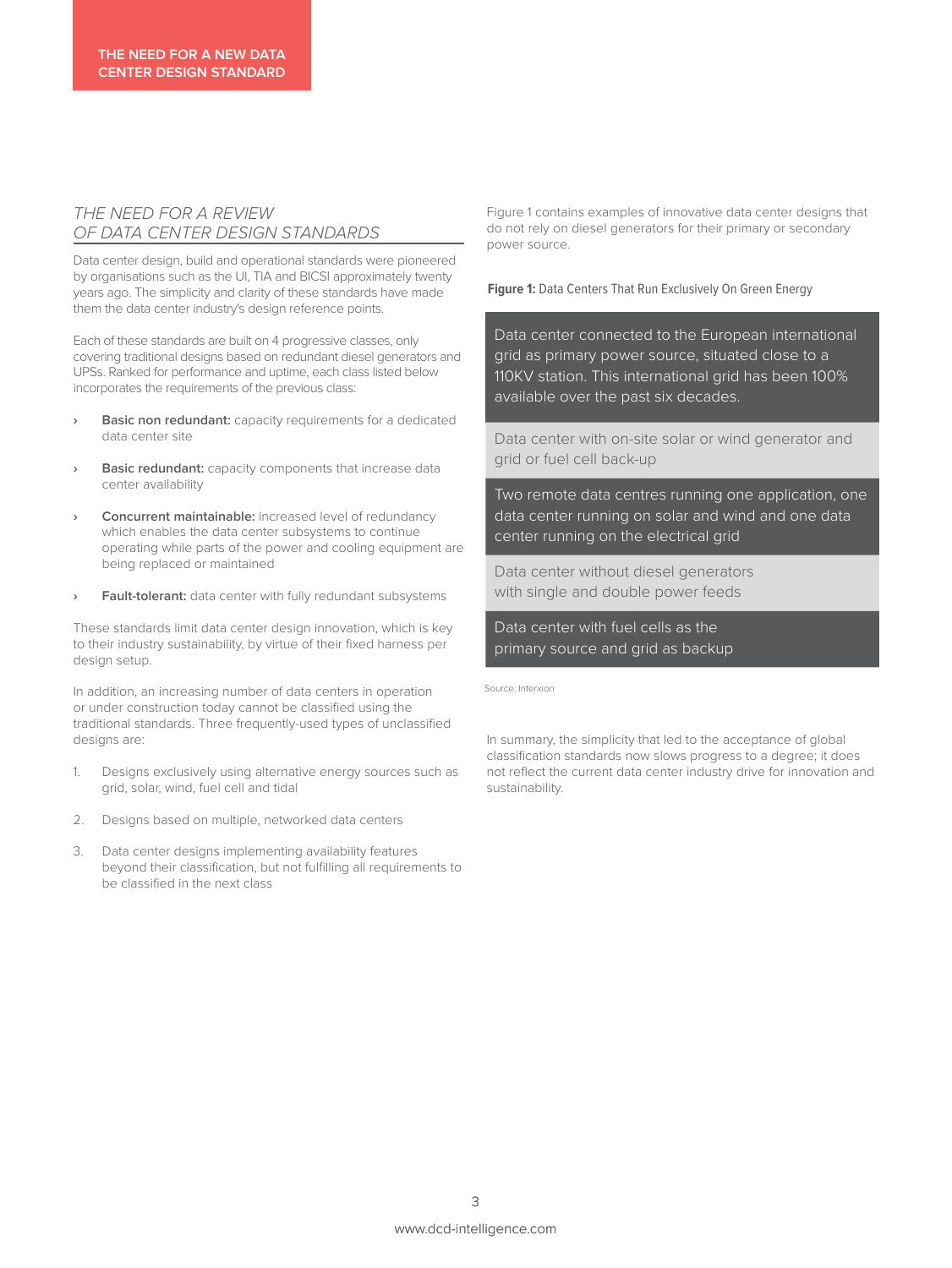#### *THE COST OF INERTIA*

The data center industry faces a dilemma. Existing standards serve data center availability needs up to and including the point of fault tolerance. However, designs that deviate from the norm are not included. On top of the existing classification systems, there is space for a dynamic, flexibly and visionary model to foster investment in more sustainable data centers and to reward incremental investments in existing data centers.

Third-party research shows the data centers that power the digital economy are responsible for about 2% of global greenhouse gas emissions today<sup>2</sup>, which is roughly equivalent to the aviation

industry's output. This percentage is only expected to increase as the digital economy's growth continues unabated. To curb the potential data center greenhouse gas emission growth and improve resource efficiency, industry stakeholders collaborate in initiatives like The Green Grid, a non-profit industry consortium. Improving data center efficiency, however, will not slow emissions growth. A higher proportion of data centers need to use sustainable energy sources,

*"DESPITE THE UTILITY OF CURRENT DESIGN STANDARDS, NEW DATA CENTER CLASSIFICATION IDEAS ARE REQUIRED TO ALLOW FOR THE RECONFIGURATION OF INFRASTRUCTURE IN AN APPLICATION-CENTRIC WORLD"*

*George Rockett, Datacenter Dynamics*

in significantly higher data center operating costs and energy usage. Maintaining a fixed standard that can be more flexible may therefore unintentionally contribute to the growth of fossil fuel consumption.

Another big shift within the data center industry is the growth of hybrid and public cloud architectures, which is resulting in a growing proportion of compute and storage capacity being located in commercial rather than corporate data centers. Many of the commercial data center operators, including colocation and cloud service providers, invest heavily in innovation to improve sustainability. These providers often make use of non-traditional data center topologies, such as interconnecting multiple data

> centers. Statistical availability studies by Interxion demonstrate that these networked data center topologies can achieve the same uptime as traditional data center designs, but they cannot be categorized when the current standards are applied. Some heavily regulated industries such as financial services are not comfortable with, or permitted to use data centers that are not accredited to an industry standard.

such as wind and solar, to curb overall industry emissions.

The current standards do not account for data centers that are exclusively designed to use renewable energy sources. The current standards only allow for sustainable energy sources, that work in conjunction with the grid and diesel generators. As a result, data center efficiency is often willingly sacrificed because industry standards must be followed for compliance reasons, resulting

In summary, the industry needs a more inclusive standard that is open, flexible and accepted by all stakeholders. This will need to be a standard that fosters cross collaboration and innovation, and one that credits not only availability, but also sustainability and efficiency.

2 Source: GeSI SMARTer2020: The Role of ICT in Driving a Sustainable Future http://gesi.org/portfolio/report/72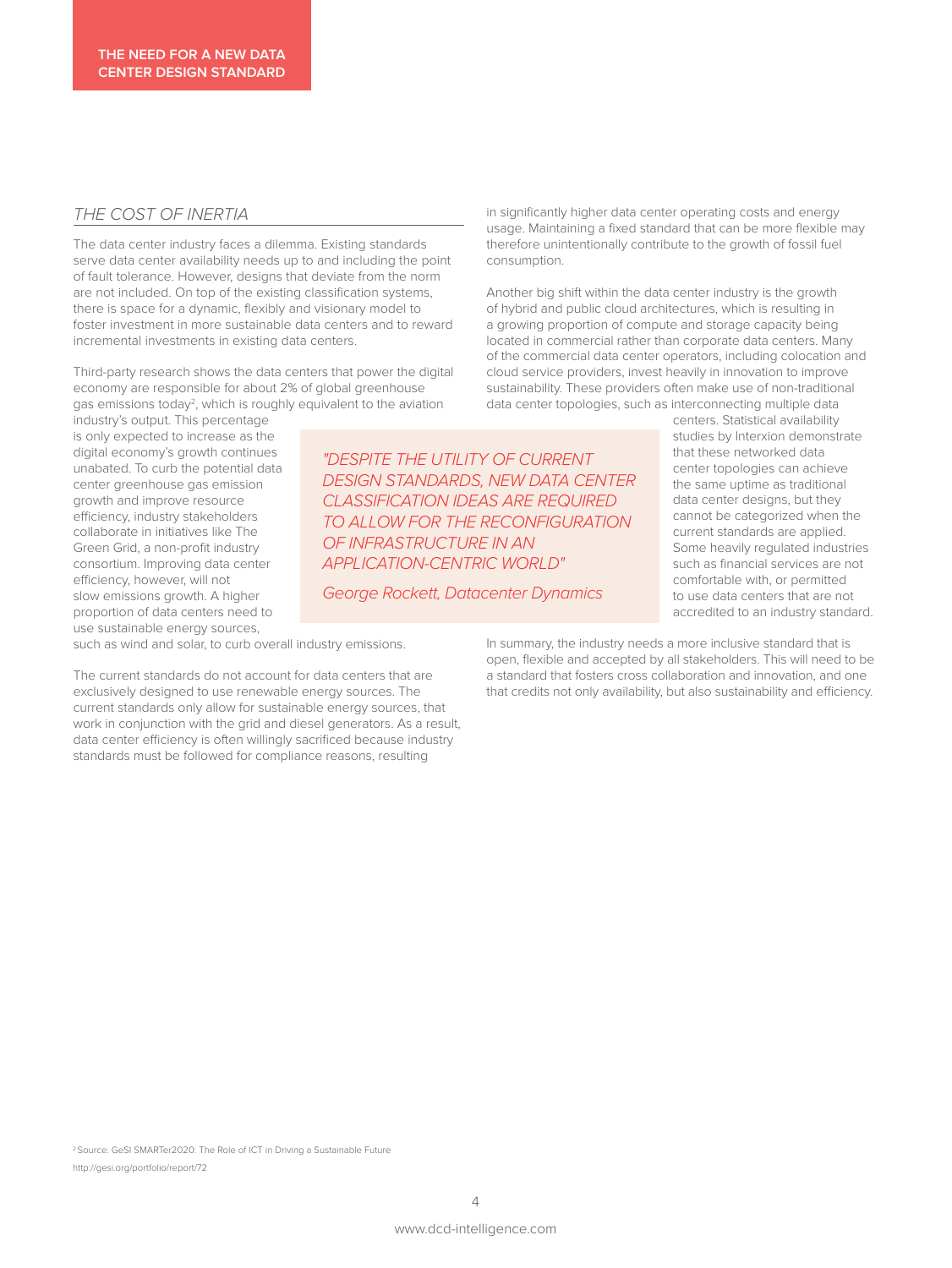#### *BUILDING BLOCKS OF AN ALTERNATIVE SYSTEM*

As a first step towards industry-wide support for a review of design standards, we propose a layered model based on 3 factors (see Figure 2):

- 1. **Resilience:** each component of the design can be scored on its resilience (i.e. resilient design of any component results in a higher score). The total score, based on the sum of components, will be an indicator of the resilience of the end-to-end design. In figure 2 we score resilience on a scale from 1 (low resilience) to 10 (high resilience) for each layer.
- 2. **Sustainability:** based on the energy sources used, the design can be classified based on an 'energy label' indicating the level of sustainability. In figure 2 we label sustainability from A (high level of sustainability) to F (low level of sustainability)
- 3. **Efficiency:** it is proposed to use PUE to classify the efficiency of the data center design, given its acceptance as an indicator of efficiency.

The importance of a sustainability classification is obvious, given the need to reduce environmental impact of the data center industry further. Whether the classification should integrate the PUE efficiency number and a score based on the use of energy sources is open for debate.

The reason resilience is proposed may be less obvious but is no less important. Resilience is needed instead of availability given that statistical availability calculations are both time-consuming and complicated therefore harder to use as part of a decision-making process. Conversely, it is relatively easy to classify the level of resilience of each individual component and attribute a score based on this. The industry would need to define a calculation method that ensures all designs are classified consistently. This method should incorporate existing availability standards. As PUE demonstrates, a globally agreed calculation method is an achievable goal.

To keep overhead costs low, any new standard could for instance include an easy-to-use, open-source tool and/or application, maintained by a non-commercial governing body. Data center engineering departments and consultants could use such a tool to upload designs ranked on 3 aforementioned criteria – resilience, sustainability and efficiency – facilitating industry collaboration and innovation.

The proposed model gives companies looking to build data centers the ability to select the design that best fits their resilience, sustainability, and efficiency requirements, or select a service provider with a data center design to deliver the required service level agreements.

## NEXT STEPS

**›** The proposedmodel of an alternative data center classification system are intended as a basis for further discussion. We are calling for an industry-wide exchange to build support for a flexible and open standard, operated by a non-commercial organization which accepts input and welcomes cross-industry collaboration from all stakeholders.

For further information, please visit www.interxion.com/openstandards

#### **Figure 2:** Proposed Data Center Design Classification Model

| <b>DATA CENTER LAYERS</b>                                                                                                      | <b>RESILIENCE</b><br><b>SCORE</b> |
|--------------------------------------------------------------------------------------------------------------------------------|-----------------------------------|
| <b>ENERGY SOURCE</b>                                                                                                           |                                   |
| Including traditional and alternative<br>energy sources such as solar, wind<br>and fuel cells                                  | $1 - 10$                          |
| <b>ELECTRICAL SYSTEM</b>                                                                                                       |                                   |
| Traditional combination of UPS with<br>power aggregate or alternative setups                                                   | $1 - 10$                          |
| <b>MECHANICAL SYSTEM</b>                                                                                                       |                                   |
| Including but not limited to cooling<br>methods such as mechanical, direct<br>or indirect ventilation and sea water<br>cooling | $1 - 10$                          |
| <b>NETWORK TOPOLOGY</b>                                                                                                        |                                   |
| Single, dual or multiple remote data<br>center setups such as passive-active<br>or active-active installations                 | $1 - 10$                          |
| П                                                                                                                              | $1 - 10$                          |
| IT hard- and software                                                                                                          |                                   |
| <b>TOTAL DESIGN CLASSIFICATION</b>                                                                                             |                                   |
| <b>RESILIENCE SCORE</b> (total layers)                                                                                         | $*5-50$                           |
| <b>SUSTAINABILITY SCORE (total</b><br>design)                                                                                  | $**$ A,B,C,D,E,F                  |
| <b>EFFICIENCY SCORE (total design)</b>                                                                                         | <b>PUE</b>                        |

\*5 = lowest score, 50 = highest score;  $*^*A$  = highest score,  $F$  = lowest score